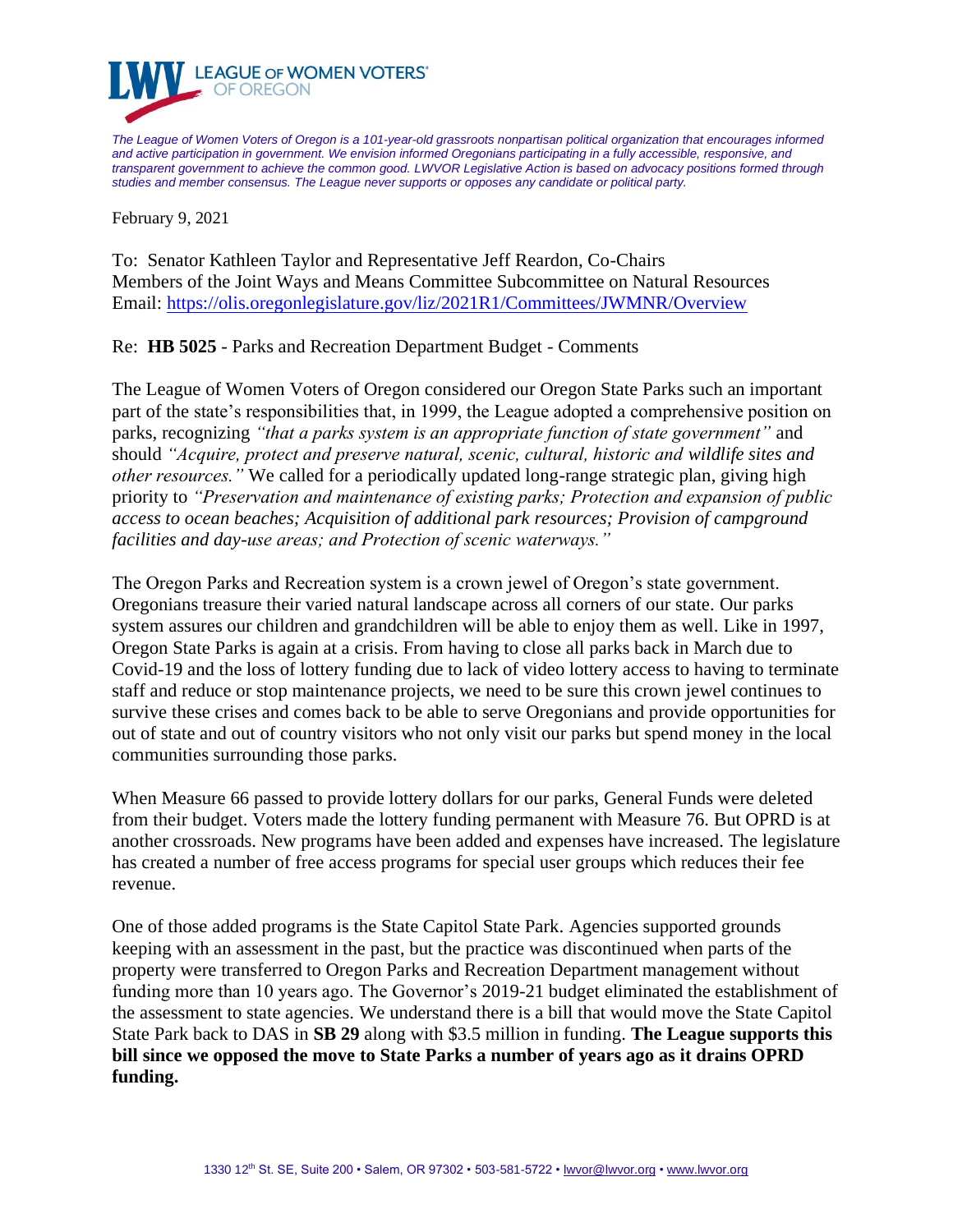In 2017, the legislature added the **Office of Outdoor Recreation**—another new program and FTE. We appreciate that this position was funded with **General Funds and hope that you will continue that funding source.** This position, as we understood, was to engage state recreation businesses in how they might add value to our state parks system and to tourism. Our other natural resource agencies may be engaged in this Office as well. The League supports multiagency work on issues and outdoor recreation is certainly one of them. But the funding should be General Funds and not taking more lottery dollars from the parks budget.

We understand that **HB 2125** includes a plan to "study" the link between State Parks and the Oregon Tourism Commission. Although we encourage multi-agency work, we are nervous at the possible outcome of such study. **HB 2125** also suggests that Parks could sell \$100 million in bonds to "stretch" their dollars. But that stretch comes with debt service costs. Not having heard more about this bill, we simply mention caution.

By supporting state parks around the state, we believe that local economies benefit. State parks are magnets and users stop to dine, to shop for food or local souvenirs. Providing a nexus between local educational groups and our state parks is yet another link that should be encouraged.

In 2019 we saw **three main challenges** facing the Oregon state park system: The **age of many facilities**, increasingly **year-round demand for service without a corresponding increase in operating resources** and the increasing **effects of climate change** on our parks properties. Even with Covid use pause, the demand challenge continues.

We believe that it is appropriate for the agency to consider demographic and activity changes when planning for the future. But it is also important not to take one economic downturn as a view of the future. Baby boomers still have another 20 years to recreate and RV camping will be part of that activity. However, millennials may well want different experiences so constantly considering the next market is appropriate. We will be interested to see how the new flexible fee structure works to help encourage usage at less used parks while providing those free opportunities that have been passed by previous legislatures. **We are also concerned that our parks not be priced out of reach for our low-income Oregonians. Equity is an exciting theme in 2021. Not pricing our parks out of reach is an equity issue.** 

As Oregon's population grows and recent warming trends increase, the use of parks beyond the traditional summer season has caused frontline staff to be stretched thin to provide services up to the usual high Oregon standards. With less lottery dollar revenue, we are now asking the staff that is left to do much more. We are appreciative of their caring for our parks and their willingness to step up during this crisis. They have become another set of "essential workers".

We are concerned about the effects of climate change on our parks' properties. We know that erosion of our beaches and shorelines are increasing. Lack of water in some parks may be an issue as well as the need to upgrade septic systems.

1330 12<sup>th</sup> St. SE, Suite 200 • Salem, OR 97302 • 503-581-5722 • [lwvor@lwvor.org](mailto:lwvor@lwvor.org) • [www.lwvor.org](http://www.lwvor.org/) We note that there are limited dollars set aside under this budget for acquisition of new properties. Like any real estate deal, the agency needs to have the ability to take advantage of a purchase opportunity when an important property becomes available. So having the funding flexibility to be able to acquire a new property is important. Acquisition funds allow the Department to protect iconic sites in Oregon by purchasing the property, protecting the natural and historic resources plus allowing Oregonians to enjoy the site. Additionally, acquisition funds